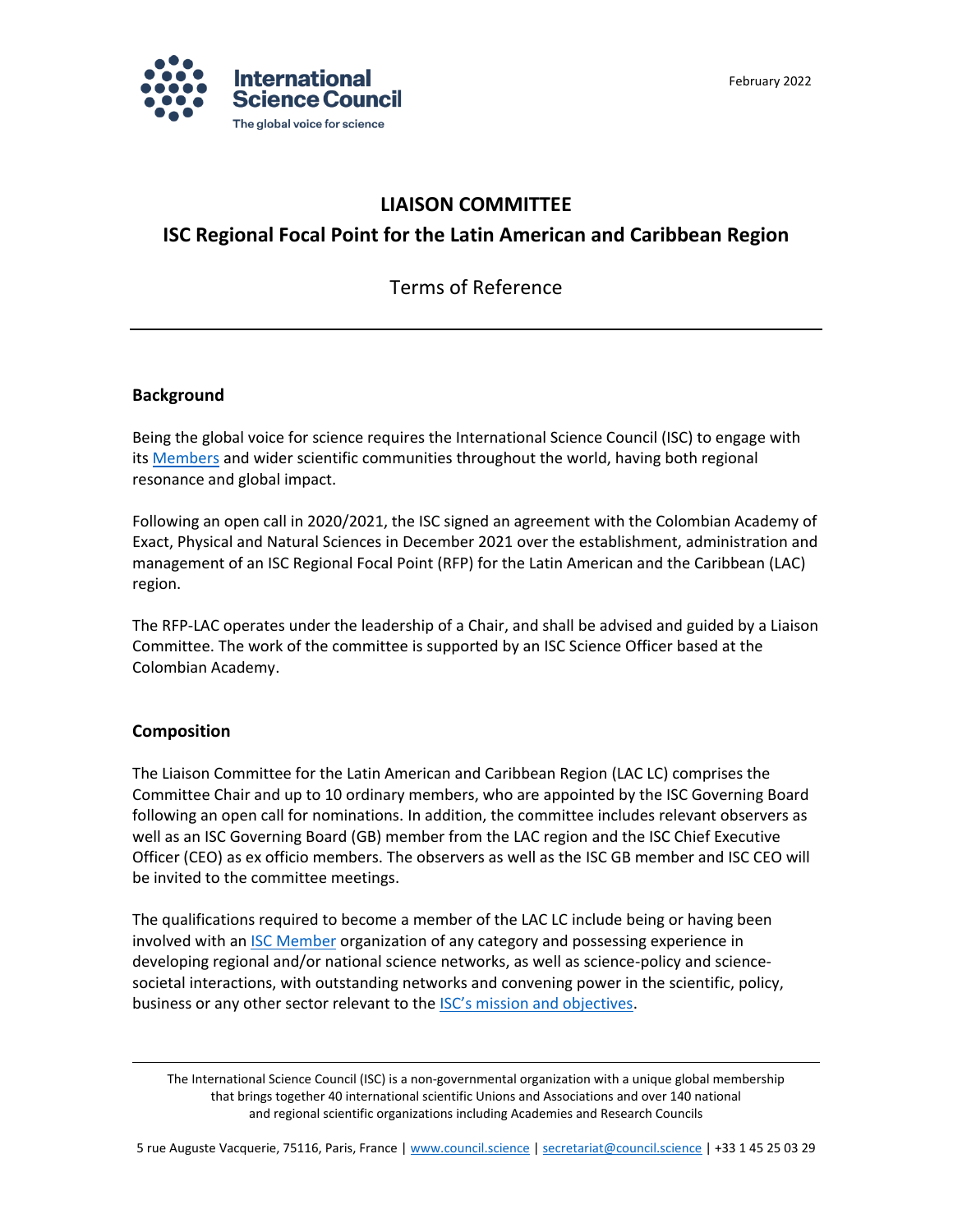

The membership of the committee should ensure effective representation of the different branches of science and reflect gender diversity.

## **Priority duties**

Under the leadership of the committee Chair and with support by the dedicated Science Officer the committee will work towards:

#### *Mobilizing active and continuous regional engagement with the ISC by*

- Organizing and coordinating the involvement of ISC Members in the region in the development of ISC's global strategy and action planning process
- Mobilizing the participation of ISC Members in the region in ISC's global programmes and activities as well as those of ISC's affiliated bodies

## *Widening the ISC community by*

- Assisting the ISC to increase its membership base in the region
- Ensuring strong representation and participation of regional scientists, experts and/or scientific institutions in ISC activities
- Increasing the ISC's network of partners in the region

#### *Amplifying ISC representation, communications and outreach at the regional level by*

- Promoting the outcomes of the ISC's global activities amongst regional scientific and stakeholder communities
- Ensuring effective ISC representation in events and fora of ISC Members, partners and related stakeholder communities in the region

## **Additional duties**

Depending on the RFP's support capacities, the committee would – under the leadership of the committee Chair and with the support of the dedicated Science Officer – over time, seek to:

#### *Develop region-specific priority activities by*

• Identifying priorities and developing related activities that are currently not part of the ISC's 2022 – 2024 Action Plan priorities but that serve the specific needs and interests of ISC Members, partners and/or stakeholder communities in the region. Such region-specific agendas and actions would be dependent on resource availability (external funding and/or inkind support of ISC Members in the region) and subject to approval by the ISC GB; their